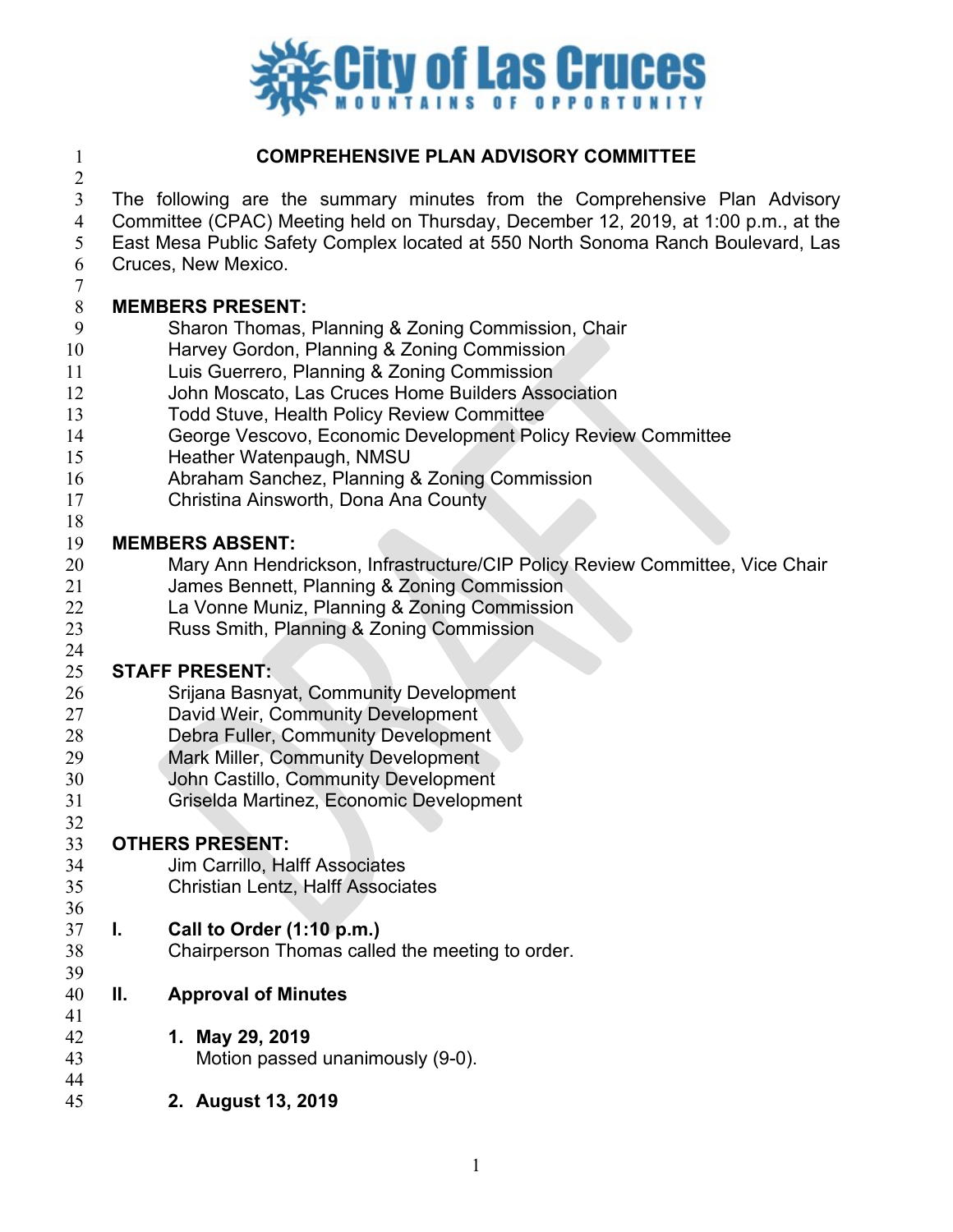

Motion passed unanimously (9-0).

### $\frac{2}{3}$ **III. Project Status and Update**

 JC: Reviewed ongoing tasks, as well as a general timeline for next steps. The City Council Special Work Session, to take place on January 8th, 2020, was discussed.

 CL: Briefly reviewed the structure of Elevate Las Cruces in terms of the physical framework, vision framework, and policy framework. Aspects of the policy framework were highlighted; such as, the organization of topics into themes within framework is meant ensure each topic is not siloed away from others. Emphasized Elevate Las Cruces is an ambitious plan with nearly 500 actions; however, it is a 25-year plan and all actions are not meant to be implemented immediately upon adoption. The next step in the project is to prioritize specific actions in order to allocate resources for initial short-term actions.

- JC: Expanded by discussing the varying timeframes of actions, built-in redundancies between actions, and how the themes and actions all work together 18 to avoid siloing between topics.
- 

# **IV. Discussion on the Las Cruces Work Program (Policies, Timeframe, and Partners)**

# **1. Summary of Organization of the Implementation Work Program**

CL: Reviewed the policy framework in more detail by discussing the types of actions, time frames for actions, and coordinating agencies. CPAC and Subcommittees' feedback will aid in filling in additional coordinating agencies, as well as prioritization of policies and actions. The role of coordinating agencies was clarified, as agencies listed are not the only agency which may work with the city, rather the listed agency or organization is representative of the type of agency which could coordinate with the City. Does not preclude other agencies if not listed in plan. Just examples of resources in community.

 JC: explained Implementation Work Program has been revised based off of feedback received, including extensive feedback from city staff via the Interdepartmental Work Group (IWG). Requested feedback from CPAC sent to **Planning Team by Monday, December 16th.** 

- **2. Review of Policy Prioritization by Theme** Handouts containing Policies ranked through feedback received from surveys were distributed and explained. Halff Associates walked CPAC through the
- ranked policies seeking feedback on prioritization. **a. Community Livability Theme**
- Neighborhoods -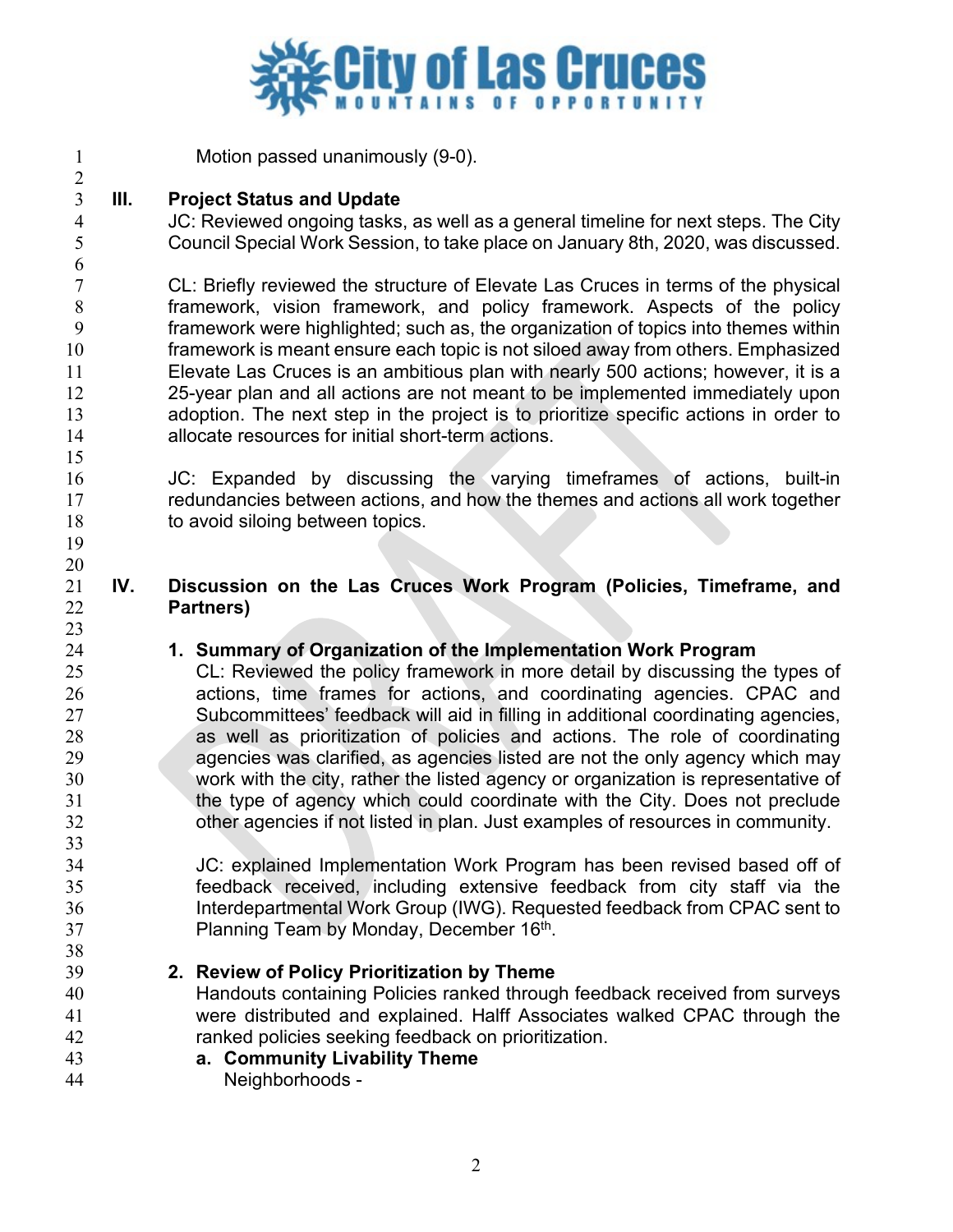

| 1              | HG – healthcare is top priority; need to focus on this issue regarding our      |
|----------------|---------------------------------------------------------------------------------|
| $\overline{2}$ | elderly/seniors; downtown mix of housing and retail; the way that they are      |
| $\mathfrak{Z}$ | growing is scaled to upper class; need more affordability                       |
| $\overline{4}$ | $GV - 1.2$ makes sense at the top                                               |
| 5              | Neighborhood needs to be a better community                                     |
| 6              | AS – question concerning CL - 1.2: Does desire to define identities increase    |
| $\tau$         | as city size increases?                                                         |
| 8              | JC - Discussed value of neighborhood identities. Discussed city's role in       |
| 9              | addressing substantive concerns like blighted properties, infrastructure        |
| 10             | concerns.                                                                       |
| 11             | $AS$ – Rephrased question on $CL$ – 1.2: Have not seen neighborhood identity    |
| 12             | very prevalent in Las Cruces. Does growth create more compartmentalized         |
| 13             | areas which require or seek to define neighborhood identities.                  |
| 14             | $CL - CL - 1.2$ is usually tied more to area in need of redevelopment or that   |
| 15             | are more vulnerable i.e. older areas of community. New subdivisions usually     |
| 16             | do not need this as already have existing support in form of HOA's and          |
| 17             | already have community events planned.                                          |
| 18             | SB – neighborhood identity policies; support in maintenance and                 |
| 19             | establishment                                                                   |
| 20             | CA – promote vacant properties for redevelopment                                |
| 21             | ST - more neighborhoods with neighborhood associations and watch                |
| 22             | programs affiliated with CLC; develop a council of neighborhoods                |
| 23             |                                                                                 |
|                |                                                                                 |
| 24             | Parks and Recreation -                                                          |
| 25             | Consensus is 3.2 is top priority – trail system is disjointed                   |
| 26             | 4.2 need more family orientated events and better promotion                     |
| 27             | $AS - 3.2$ top                                                                  |
| 28             | $JM -$                                                                          |
| 29             | DW - changing level of street types; not overbuilding streets; codes            |
| 30             | amended for practical standpoint                                                |
| 31             | 3.1 - well-distributed is very important                                        |
| 32             | $ST$ – actions to implement ATP; $CL$ – Parks and Rec master references         |
| 33             | ATP for location of trails; facilities need equal accommodations for all sports |
| 34             | and areas in City                                                               |
| 35             | HG – subsidize or assist different facilities                                   |
| 36             | Griselda – very specific wording or donation so no violation to anti-donation   |
| 37             | clause                                                                          |
| 38             | CL - actions in P&R plan to cover money for facilities; comp plan is an         |
| 39             | umbrella; details in lower level strategic plans                                |
| 40             | DW - P&R reviews fee schedule every year                                        |
| 41             |                                                                                 |
| 42             | MOBILITY-                                                                       |
| 43             | TS - Trail system and mobility to join county and Mesilla                       |
| 44             | 8.1 – retrofit existing roads<br>LG - connectivity to public transportation     |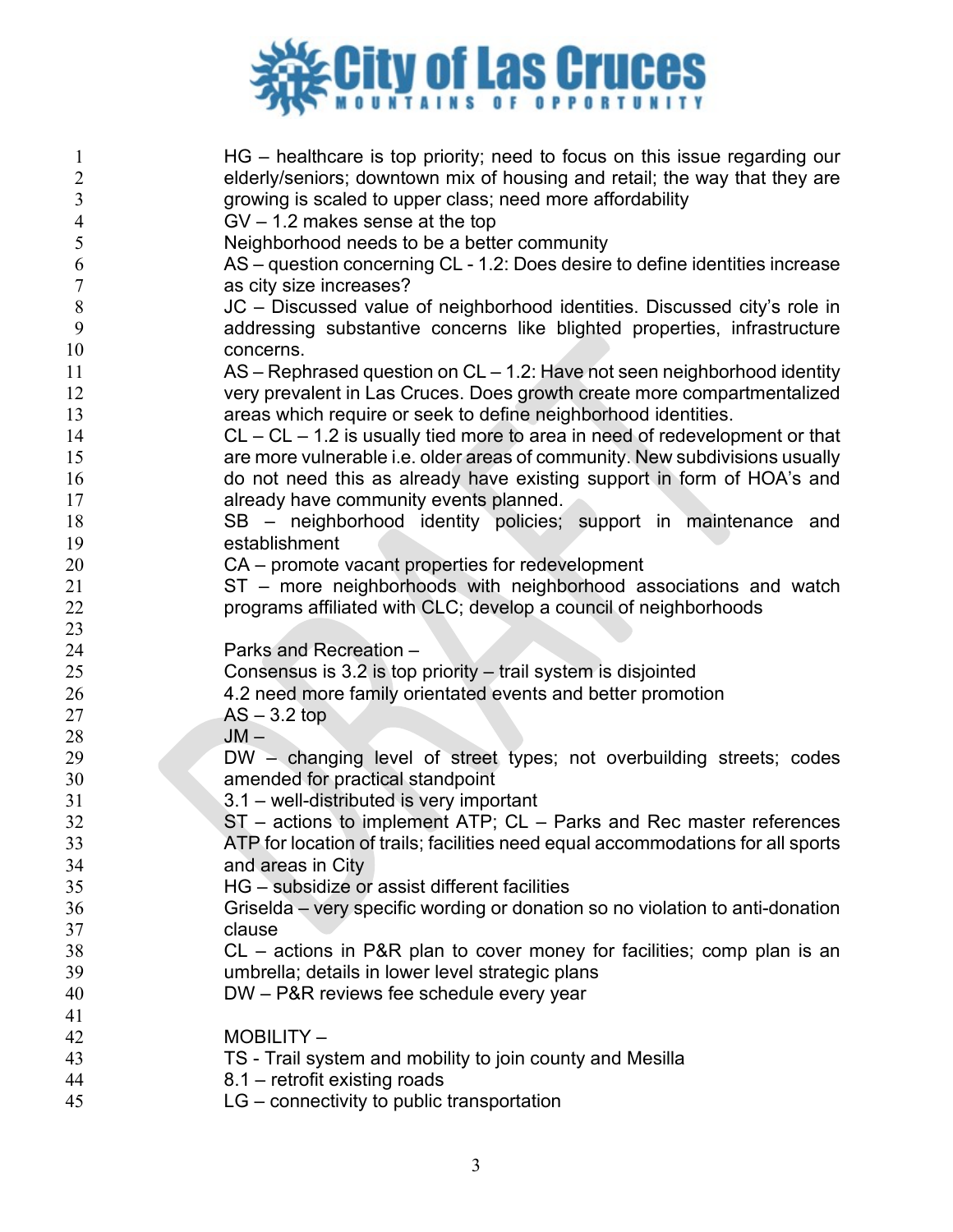

| $\mathbf{1}$     | $6.3$ – works well in other cities                                             |
|------------------|--------------------------------------------------------------------------------|
| $\overline{2}$   | Headed in right direction                                                      |
| 3                | $AS - car$ management and traffic; 8.1                                         |
| 4                | $NMSU - 8.3$ very important                                                    |
| 5                | JM – reduce pavement where appropriate; what is anticipated with required      |
| 6                | street cross sections for new bicycle transportation                           |
| $\boldsymbol{7}$ | SB – context; not every road will be the same; comp plan to state improve      |
| $\,8\,$          | road design but exactly how needs to be determined by future code revision     |
| 9                | processes                                                                      |
| 10               | $CA - 8.1$                                                                     |
| 11               | ST - connectivity between neighborhoods; 8.3 job centers, workforce            |
| 12               | training, community resources, more things listed                              |
| 13               | HG – two ways to go east and west; new development to require better road      |
| 14               | layout; 6.1traffic signal timing and synchronization; congestion due to        |
| 15               | significant construction                                                       |
| 16               | DW - tech investment will make things more efficient                           |
| 17               | $GV - 9.1$ he ranked low due to "ALL"; need interconnected system but does     |
| 18               | not need bike, ped, and multi-use trails to be on every roadway; really good   |
| 19               | paths in close proximity                                                       |
| 20               | SB – Techniques are not all equally applied to every roadway.                  |
| 21               | GV - poor wording, would have ranked higher if emphasized                      |
| 22               | interconnectivity and did not say "all" roadways.                              |
| 23               | SB – CC adopted a Complete Streets Resolution which requires all streets       |
| 24               | to accommodate all users; how streets are designed, the type of                |
| 25               | infrastructure, and how each user is prioritized will vary based on context of |
| 26               | roadway.                                                                       |
| 27               | SB, CL, ST - All agree CL - 8.4 and 9.1 wording may be an issue.               |
| 28               | PUBLIC SAFETY AND REST OF ITEMS                                                |
| 29               | $LG -$ trust with enforcement is top priority; good to move forward with       |
| 30               | Historic Preservation; public health needs better access                       |
| 31               | AS - language potential and reality of gentrification                          |
| 32               | GM - profitable and equitable acknowledgment                                   |
| 33               | HW - emergency response; 18.2 ties to other items                              |
| 34               | JM – no issues                                                                 |
| 35               | $CA - 11.2$ is important for crime prevention instead of upping security       |
| 36               | ST - LC Urban Agriculture and Food Policy Plan should be mentioned;            |
| 37               | Public Health should mention mental health, needs improvements, starting       |
| 38               | with crisis facility                                                           |
| 39               | HG and GV - no additional comments                                             |
| 40               | TS – lack of services with mental health in hospital bc it is not profitable;  |
| 41               | 18.1 healthcare CLC's perspective of primary care providers; positive          |
| 42               | relationship with law and then implement neighborhood associations             |
| 43               | ST – mobility 10.2 study has been done                                         |
| 44               |                                                                                |
| 45               | b. Community Prosperity Theme                                                  |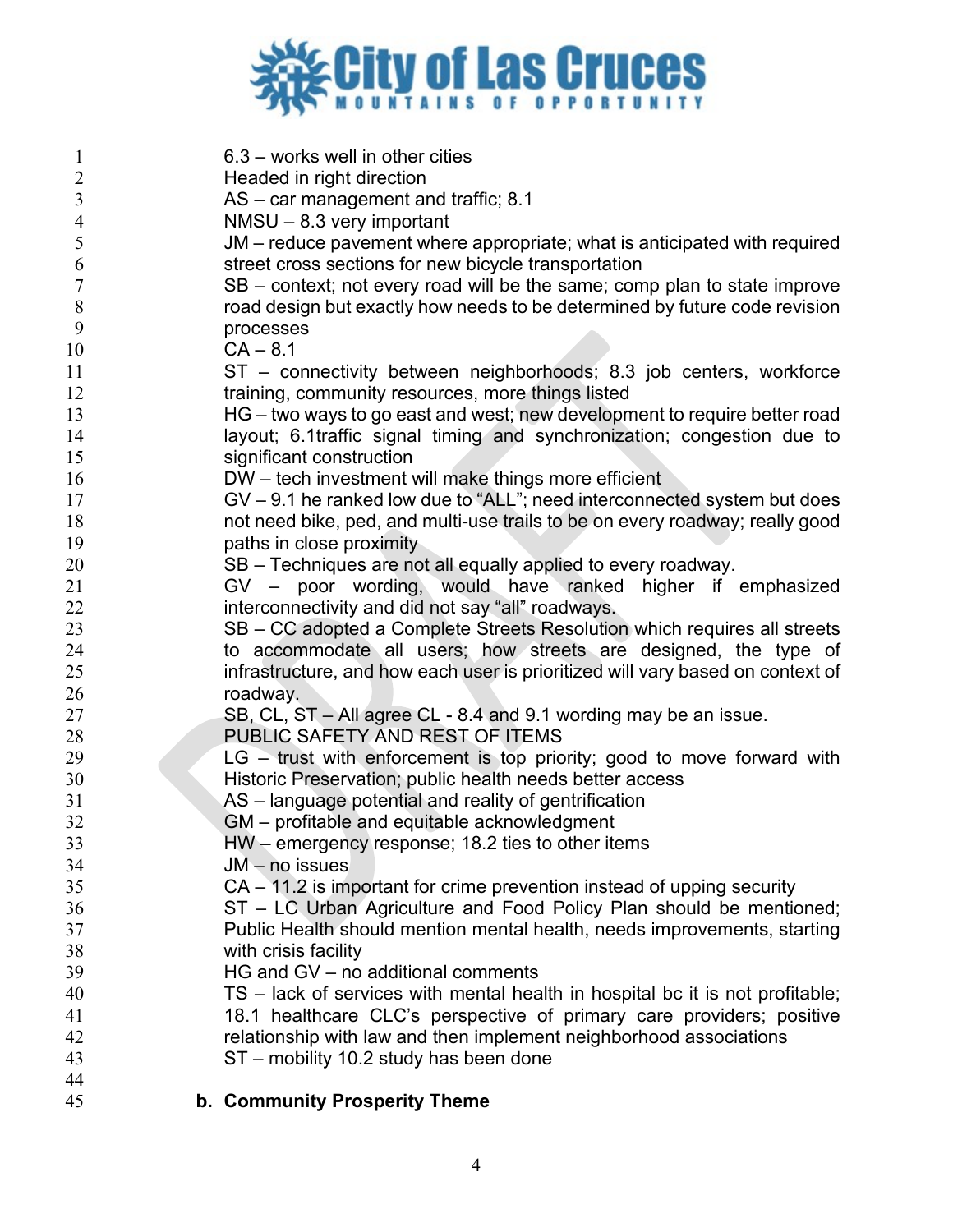

| $\mathbf{1}$   | <b>ECONOMIC DEVELOPMENT</b>                                                    |
|----------------|--------------------------------------------------------------------------------|
| $\overline{2}$ | $CA - 4.1$ should be ranked higher, likes wording "focus and coordinate        |
| $\mathfrak{Z}$ | efforts", really want to be regional in those efforts                          |
| $\overline{4}$ | JM – cost associated that impacts every resident, happy with provision         |
| 5              | $GM - 4.4$ – retaining existing businesses is important                        |
| 6              | $GV - 4.2$ mentioned in Sub-Com meeting because it's just as important         |
| $\tau$         | GM – attn is owed to those local businesses who are committed to our city      |
| 8              | $HW - 4.4$ at top with 4.3 and 4.2, need to compete and retain; 1.2 mention    |
| 9              | of skilled                                                                     |
| 10             | AS – priority is retaining our workers that we train and educate               |
| 11             | LG – same issues with AS mentioned                                             |
| 12             | TS – internship and co-op at places you anticipate actually working is super   |
| 13             | important to retain our students                                               |
| 14             | JC – workforce development is super important                                  |
| 15             | ST - also where we are lacking; WORKFORCE INNOVATION                           |
| 16             | <b>OPPORTUNITY ACT should be mentioned</b>                                     |
| 17<br>18       | c. Community Environment Theme<br>LAND USE -                                   |
| 19             | ST - No mention of business park and jobs in north and east mesa;              |
| 20             | employment centers not necessarily industrial                                  |
| 21             | $CA - 1.1$ and 2.1                                                             |
| 22             | $JM - 1.1$ compatibility matrix and place type; new development is not held    |
| 23             | to a lower standard because it's near a lower standard                         |
| 24             | JC – good point because of mixed uses and future of development                |
| 25             | $HW -$ prioritized correctly                                                   |
| 26             | $AS - 1.3$ is a higher priority; 1.2 or 2.2                                    |
| 27             | LG - 1.2 and 2.1 are closely related; growth is university district and        |
| 28             | neighborhoods are not accommodating, work more closely with NMSU,              |
| 29             | better college and campus experience                                           |
| 30             | $TS - 1.1$ should really happen first so why not a higher priority             |
| 31             | $GV - 1.2$ and 2.1 are same thing basically, reword to better align with       |
| 32             | different goals                                                                |
| 33             | HG - 1.1 should be highest everything falls into place because of it           |
| 34             |                                                                                |
| 35             | COMMUNITY FORM AND CHARACTER -                                                 |
| 36             | $CA - 3.1$ important so people do not have to drive across town for many       |
| 37             | goods and services                                                             |
| 38             | $JM - 4.1$ action item under this $-$ builders and developers looking at the   |
| 39             | market, not wanting a requirement for different uses; encouraging and          |
| 40             | provide incentives; not good to have requirement; vacant land for years if     |
| 41             | land is designated                                                             |
| 42             | $HW - 5.1$ surprised it is not ranked higher                                   |
| 43             | $AS - 4.1$ is important; addressing need for affordable housing, then add that |
| 44             | wording in there and actually see it throughout the city                       |
| 45             | $LG$ – closer access to all needs                                              |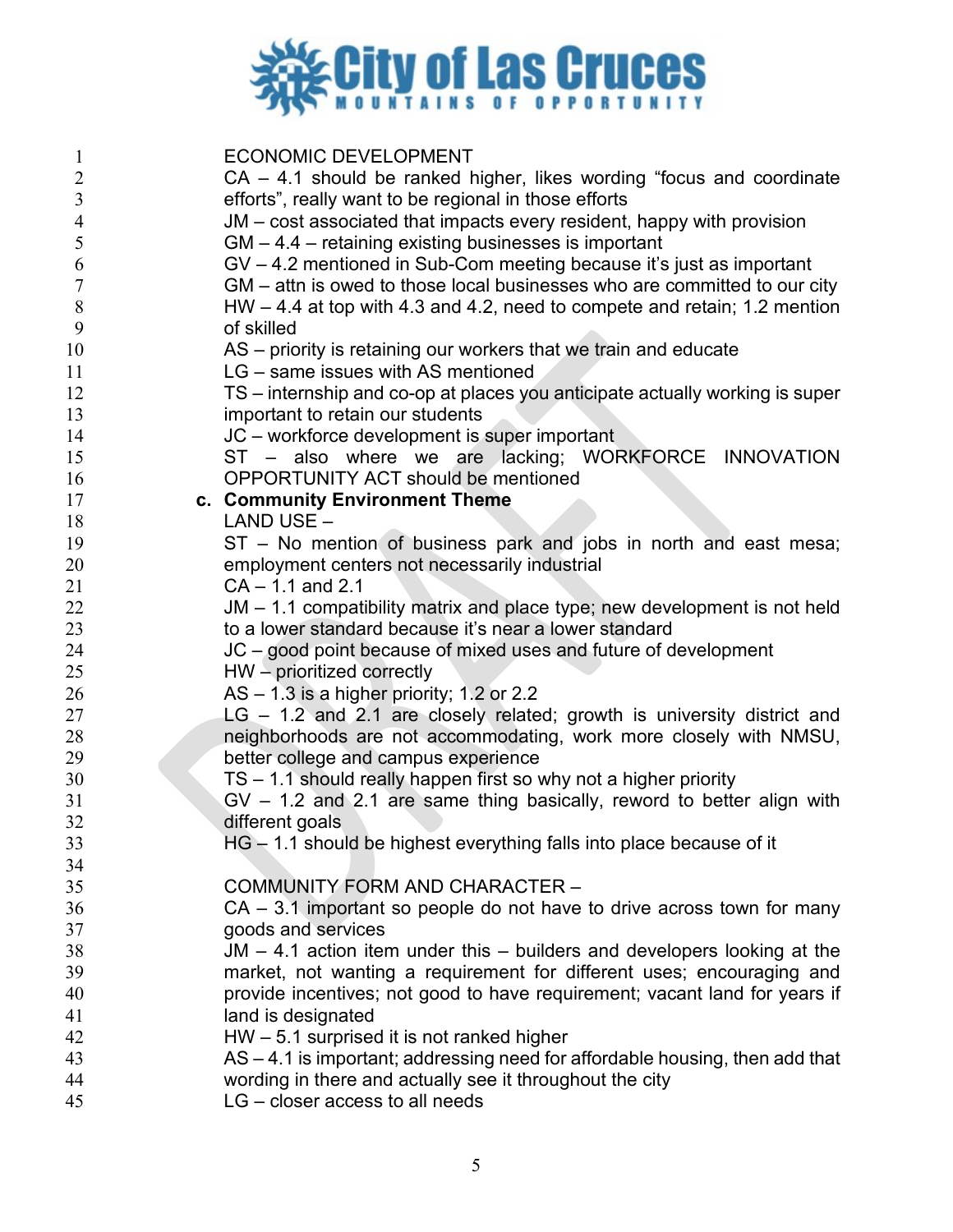

| $\mathbf{1}$            | TS - 4.1.3 might be too limiting like John said, affordable housing should       |
|-------------------------|----------------------------------------------------------------------------------|
| $\sqrt{2}$              | consider aging in place                                                          |
| $\overline{\mathbf{3}}$ | SB - "provide" can also mean to allow because two family (extra unit or          |
| $\overline{4}$          | casita) is currently not allowed in single family development; if solutions for  |
| 5                       | housing options need to be allowed by right, it's also a note to City to provide |
| 6                       | that                                                                             |
| $\overline{7}$          | GV – nonbuilding costs associated with development can affect affordable         |
| 8                       | housing, need to be cognizant of that                                            |
| 9                       | $HG - 4.1$ and $5.1$ can be combined?                                            |
| 10                      | JC – difference in type and form/scale, but will examine maybe rewording         |
| 11                      | $ST - 3.1.3 - a$ little broader not one mile intervals, grow more organically,   |
| 12                      | too narrow and specific, make language more accommodating for different          |
| 13                      | types of centers; 5.3 ped and bike facilities; 4.1 concerned about aging and     |
| 14                      | affordable housing, you can put different type housing and options within        |
| 15                      | close proximity and it will work                                                 |
| 16<br>17                | INFRASTRUCTURE, UTILITIES, AND ENERGY -                                          |
| 18                      | JM - 8.1.5 what is meaning?                                                      |
| 19                      | $HW - nothing to add$                                                            |
| 20                      | LG - Water and recycling and solar important for THIS city                       |
| 21                      | TS – will take time to get there but all important                               |
| 22                      | GV - pace modes can be predatory to narrow competition; renewable                |
| 23                      | energy that protects consumer and be affordable                                  |
| 24                      | HG - 9.1 and 8.1 be combined; 8.1 can word "preference" be removed?              |
| 25                      |                                                                                  |
| 26                      | NATURAL RESOURCHES AND OPEN SPACE                                                |
| 27                      | $HW - 14.2$ higher on list                                                       |
| 28                      | TS - 13.1 natural drainage super important because of drainage issues in         |
| 29                      | existing neighborhoods                                                           |
| 30                      | GV – balance with economy 4.2 economic responsible                               |
| 31                      | HG - 11.1 rated higher; water conservation super important                       |
| 32                      | ST - climate change driving ag to use more than the 90%; unknown is what         |
| 33                      | will happen with Supreme Court case; 13.2 wildlife habitat and "corridors"       |
| 34                      | CA - agree with preserving open space and water conservation                     |
| 35                      | JM – 14.1 whose open space; integrate action item – requirement; protect         |
| 36                      | mountain views are unnecessary                                                   |
| 37                      | JC – mountain view is important and should be considered and balanced            |
| 38                      | SB – going to be an action under 14.2 that there will be a study; ways to        |
| 39                      | protect views without infringing on property rights                              |
| 40                      |                                                                                  |
| 41                      | <b>REGIONALISM</b>                                                               |
| 42                      | ST – Border areas and regional areas that are participating; list those          |
| 43                      | entities, policies, plans                                                        |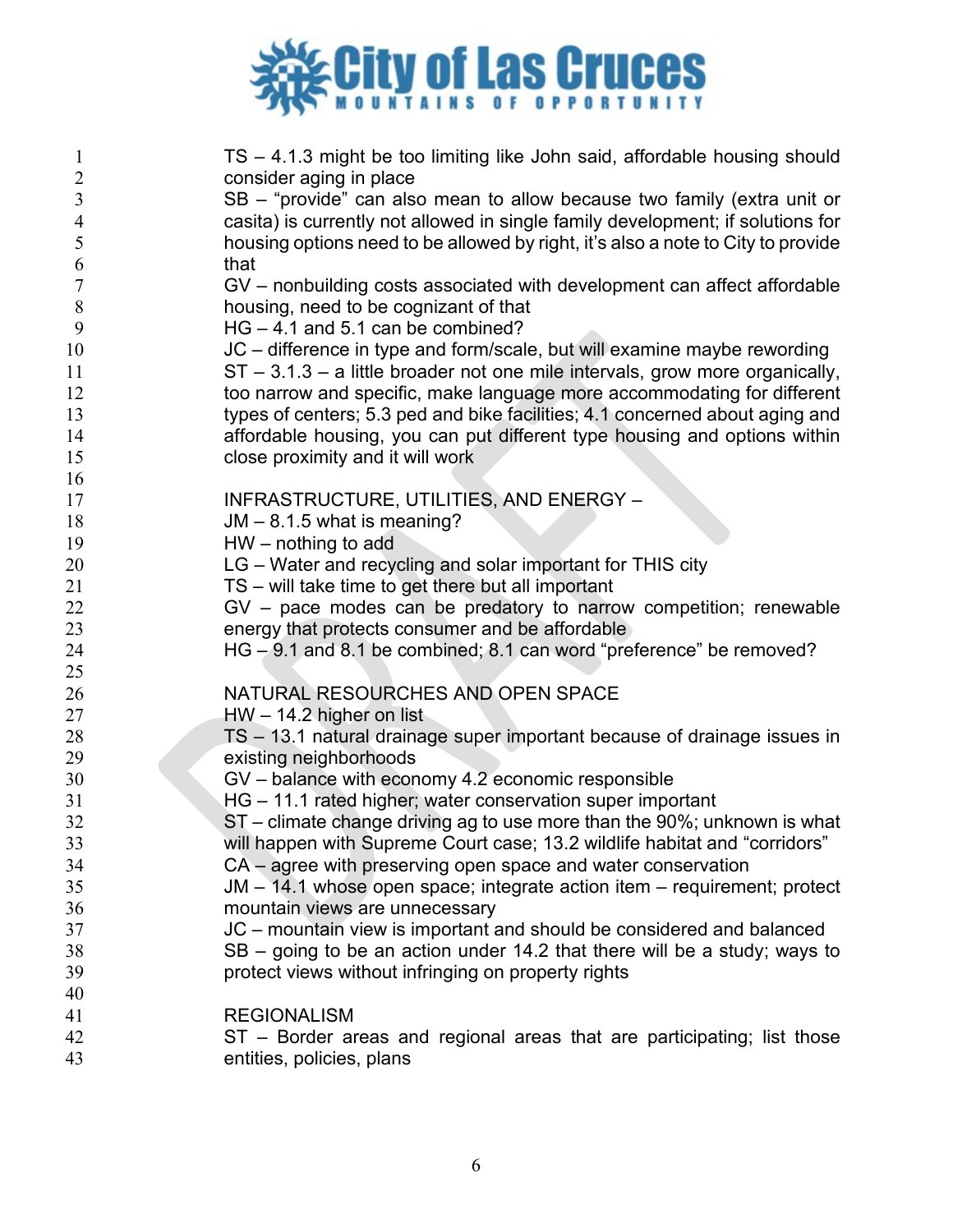

 GM – re: economic development aspect – desire to do that, how do they 2 balance powers and negotiate; border plex alliance not contributing towards<br>3 their budget so must be careful with negotiation their budget so must be careful with negotiation

 $\frac{4}{5}$ 

 

# **V. Discussion on the Future Development Map and Future Thoroughfare Map**

### **1. Review of Final Adjustments**

 JC – discussed recent revisions to maps and overview of place types. Scenario planning process informs Future Development Map (FDM).

 CL – Future Thoroughfare Map tied to FDM. FDM change as needs of community evolve. Annual review process and updating guidance provided in Volume I. Highlighted potential for considering SLO and BLM Joint Planning agreements, and that the FDM reflects as closely as possible the Scenario Planning.

### **2. Review of the State Land Office Considerations**

 JM – Concerning East Mesa area on Future Development Map. Last major land area is virtually undevelopable. Open Space Place type is not developable, and 20 other place types on East Mesa are very low density. Majority of land readily available given existing infrastructure. City has historically developed Eastward, and the FDM restricts Eastern Development. FDM rezones State land away from Holding which by allows 1 acre lots. 1 acre lots would not be appropriate either for development on East Mesa; however, this elimates current development rights of State land. This is not the role of Comprehensive Plan. Innovation and changing of trends will happen in large scale developments not in small scale. Large development allows for mixed use and affordability. State land estimates 300 to 400 million to be made off of East Mesa land, and all goes to New Mexico education system. Understand the Consensus Scenario exercise; however, why burden development through 1 or 2 exercises done by people without an understanding of land development? Non-developers making decisions and getting it all wrong in a big way.

- CL Future Development Map and plan represent collective results. Regardless of the experience of participants in the Scenario Planning process, their opinion are still valid. that is dismissive of those involved who have different perspectives
- JM: Opinions from non-developers with no stake in results of Scenario Planning Exercise.
- CA: Participants may not have monetary stake, but there are many reasons to have a stake in results. FDM is also a statement on behalf of the City concerning where will to have new infrastructure or manage. Financial burden 42 to city and city taxpayers.
- JM: Area currently has infrastructure
- SB: Suburban place type on FDM is where current infrastructure ends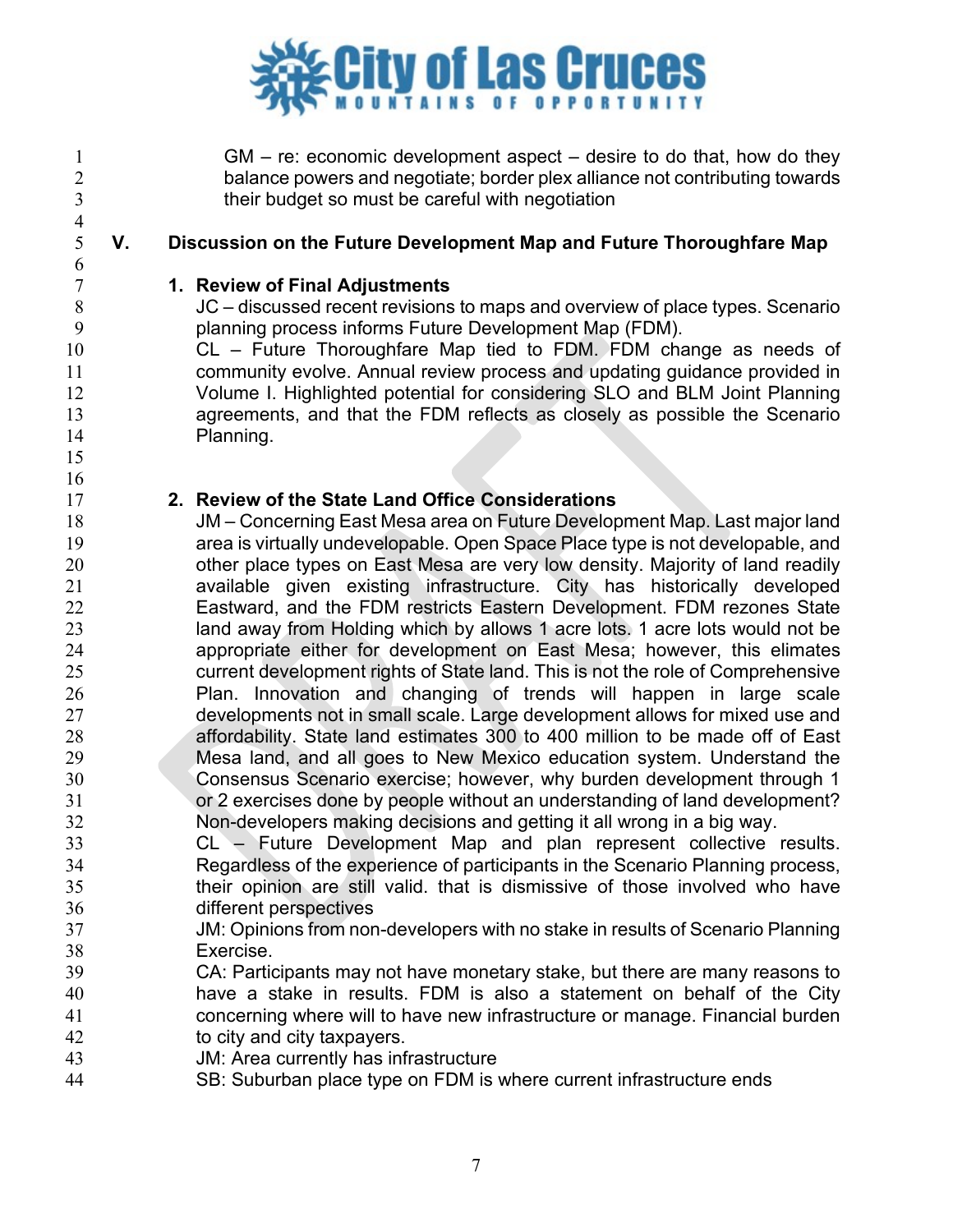

 SB & JM: Both agree leap frog development can and has occurred in Las Cruces.

- JM: Suburban development does not mean leapfrog development. It is not affordable to build that way, and not saying to develop Eastern edge first.
- SB: Growth projection-wise the edge of the Suburban Place Type is enough land for current projection. FDM can ensure incremental growth.
- JM: Opinion of developers and builders that there is not enough currently to fit 16k units without developing East Mesa.
- JC: There is currently enough space. Building out requires fiscal impact to maintain infrastructure. Ability to serve transit, medical, etc. already exists in core. For time being, city needs growth here where we can fit it in. State does have a fiscal interest in property and supports a worthy cause. It is a significant amount. City has responsibility to say where city growth should go, then work with SLO.
- JM: Every growth scenario has a positive impact.
- JC: Based on Scenario planning, believe FDM is currently supported. Will need **look at in future for review and amendments.**
- JM: Analyzed units can be built within infill? How many accommodated?
- CL: The dot density map utilized for Scenario planning located units using computer modeling based on current conditions to demonstrate available land. Will ensure scenario planning is clearly explained in document.
- ST What was outcome of event at DACC with State Land Office and public input? what did the community wish to see out on the East Mesa? How many dwelling units?
- SB It was a visioning meeting where there was some emphasis by public that desired open spaces, trails and some development - the material collected is 27 available; however, there was no dwelling unit discussion at that point.<br>28 **VI.** Public Comment

# **VI. Public Comment**

- None.
- 

# **VII. Next Steps**

- Halff Associates reviewed Next Steps concerning City Council Work Session, and revisions which will be taking place after completion of current round of Open Houses and meetings.
- Before Adjournment, Todd Stuve requested to address CPAC.
- TS: In April wife, Tessa Stuve, was successful in bid for City Council. As CPAC appointed by council want to address. Important to note a potential conflict of interest as wife will be on City Council in 2020.
- HG: Does not agree a conflict of interest exists
- ST: Unless there is a more specific item, does not believe there is a conflict of interest.
- GV: Due to Todd on committee since beginning of process, it would be a huge loss to the process if Todd were to recuse himself.
- DW: CPAC is a recommending body to Planning and Zoning Commission. It is policy and not quasi-judicial. Working as a committee.